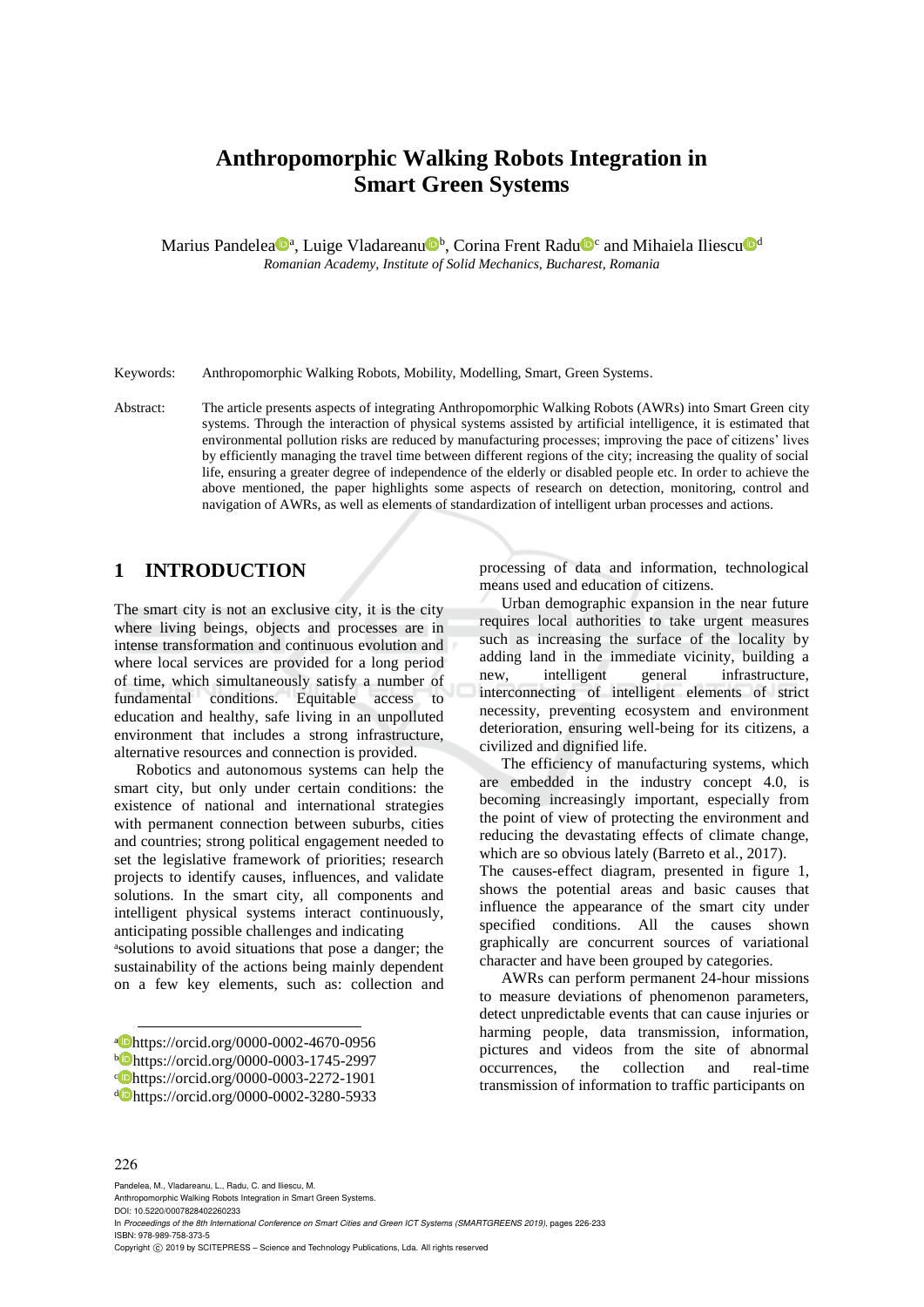

Figure 1: Diagram causes-efect for smart city.



Figure 2: Macro SmartGreen Universe (MSCU).

the existence of unlicensed routes, the failure of some intelligent systems installations, the violation pictures and videos from the site of abnormal occurrences, the collection and real-time transmission of information to traffic participants on the existence of unlicensed routes, the failure of some intelligent systems installations, the violation of legal provisions, the analysis of situations and their exemption from normality, the establishment of guilty situations, various information to pedestrians etc.

Scientists and researchers are invited to offer solutions that include robots of all kinds to meet macro targets, as we see in figure 2 below.

Today, there are a large number of complex programs and projects in the world that are being developed in order to transform many cities into smart cities. Everything is done step by step, gradually on several plans that correspond to the socio-economic fields. Such a project is carried out by the University of Agronomic Sciences and Veterinary Medicine of Bucharest, Romania, through the Research Center for the Study of Quality Agricultural Products - HORTINVEST (figure 3), a modern, intelligent, ecological building for the activities of research in the fields of agriculture and food industry.

The HORTINVEST building is equipped with smart installations and equipment that optimizes the consumptions of utilities and reduces the risks of environmental pollution.



Figure 3: Smart building HORTINVEST.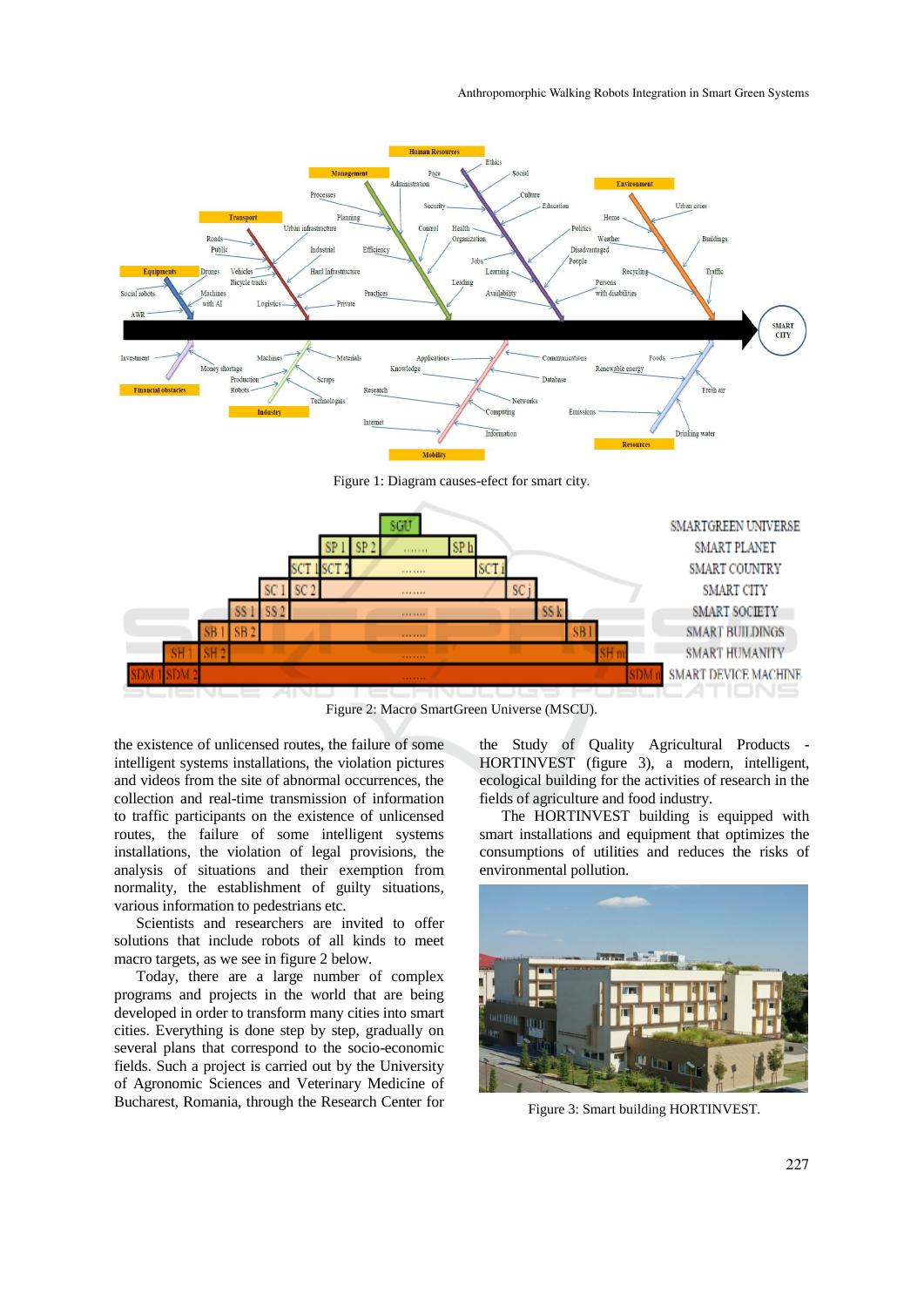## **2 INTEGRATION OF AWRs IN THE SMART CITY**

The urban framework of smart cities has several key directions that define this concept. In order to achieve this goal, concerted actions of all categories of human resources (local authorities, citizens, politicians, scientists etc.) together with technical resources must collect data and information in order to make medium and long-term decisions, but also to develop viable and sustainable projects that include proactive solutions.

Urbanization, management, infrastructure and networks, civic education, public and private transport, public lighting, public services and social facilities offered to its citizens, drinking water supply, sewerage, power supply, security, sanitation, waste collection and recycling, the environment, the economic environment, culture, entertainment, are just a few of the key areas and issues of the smart green city concept - see figure 4.

Urban management and urban services for smart cities are areas of great importance. Monitoring the essential qualitative parameters through the sensors

installed in the city allows the people to control the changes quickly and efficiently. AWRs also help to measure and monitor the size of the urban macrosystem, performing routine, boring activities for people. Their use streamlines services related to the environment, social environment, street and home security, real-time information on infrastructure, but also unexpected events and incidents.

The main topical issues that need to be solved in smart green city include: increasing office and office space, adapting existing infrastructure, satisfying and optimizing the increasing demand for resources (electricity, drinking water, land, food), increasing the share of renewable energies consumer protection, public safety and defence of the population against natural disasters, food safety management, waste recycling, logistics and mobility services, increased demands for healthcare and social care, new environmental standards, incorporation of new digital technologies, reduction of greenhouse effect gas emissions, climate change mitigation, upgrading, support for actions initiated by commercial applications.



Figure 4: Main areas and directions for the smart city.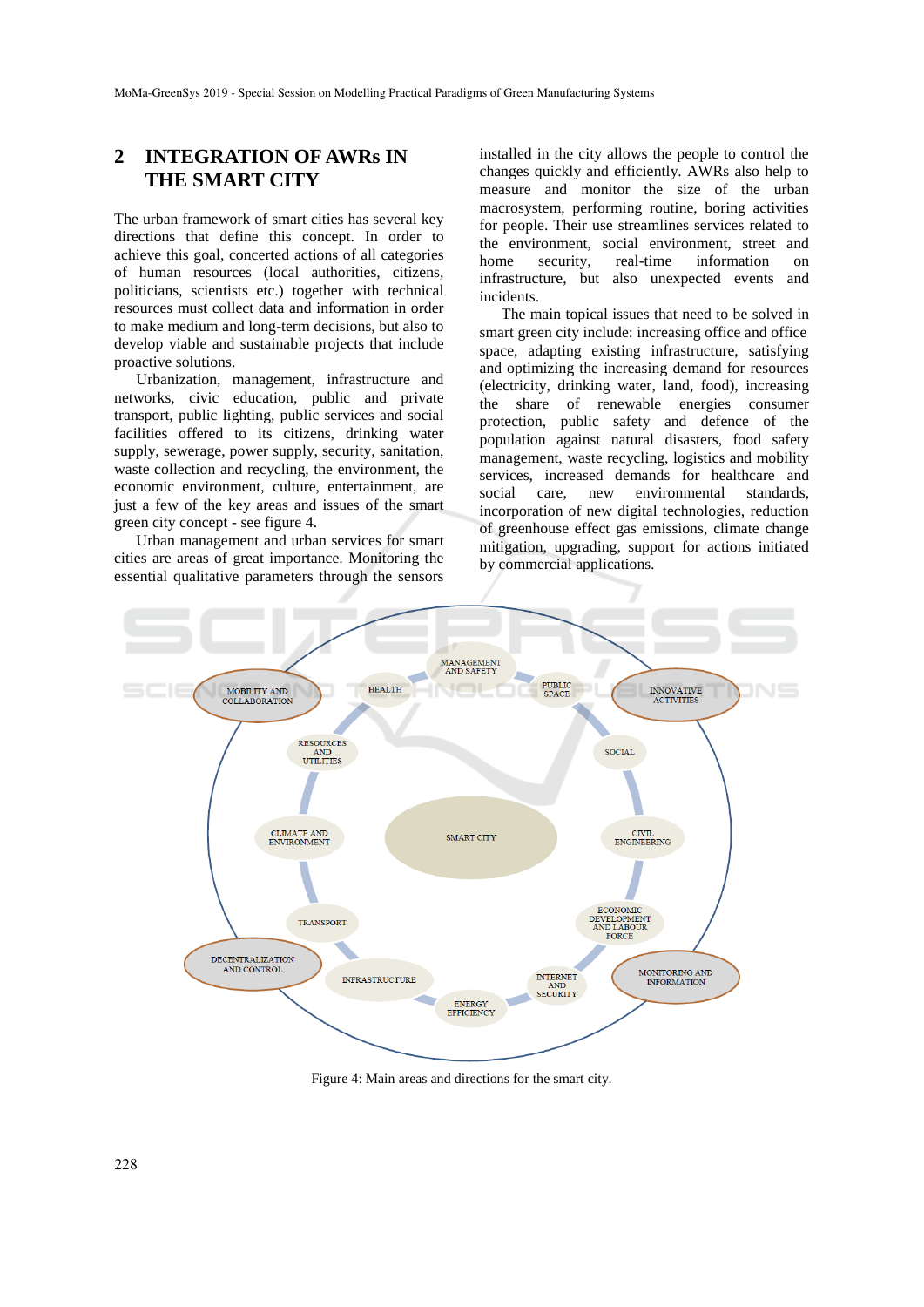To monitor and control the unevenness or sudden variation in resources or the quality of the environment, for example, in the city it is suitable to have fixedly sensors and robots, whether they are anthropomorphic or mobile pessimists; they are observed, monitored and connected to the IoT network by transmitting in real time information for possible emergency intervention or to solve a particular problem.

Our research refers to the intelligent city and proposes a concept with the new infrastructure, called the Macro SmartGreen Universe (MSGU), figure 2, for which were taken into account only social services, social assistance, street and home care needed for elderly people in the context of AWRs involvement in their lives. This versatile, scalable and flexible structure integrates into the smart green city platform via the IoT internet network with all the other smart systems and platforms so that final decisions are quickly redirected to implementation deployments.

### **2.1 Sustainable Development of Social Systems and Citizen Safety Aided by AWRs**

The concept of a smart city can't exist without the inclusion of robots in the urban project and detailed plans of the socio-economic domains as they are progressing with citizens enhancing their well-being and service efficiency.

Social assistance is targeted at people or communities of people in distress, such as elderly people, people with various disabilities, singleparent families, families in disadvantaged geographical areas who are entitled to well-being on the part of society - see figure 5.

Smart Devices Machines (SDM - figure 2), include AWRs in the smart world, requiring equipment with super-developed senses. They can be especially useful in indoor or outdoor environments to perform missions that are characterized by mobility, performance and precision.

The analysis elements of the smart city concept include problems and challenges, influence factors, ideas and modern solutions. Such, (Silva et al., 2018) proposes a verifiable architectural model of the concept of smart sustainable city, while (Riffat et al., 2016) proposes innovative models for the control of urbanization, excessive industrialization and cultural change through planning and flexibility, economic and social stability, prosperity and superior quality of the citizens life and energy

optimization, starting from the territorial administrative division of the neighbourhood type. (Serbanica and Constantin, 2017) studies the importance and role of strategic actions well planned in the legal and institutional framework, economic and social environment, environmental and cultural environment, and (Mora et al., 2018) formulates a set of strategic principles needed to be pursued for the smart development of the city on the basis of the set of dichotomies adopted by several european cities. (Yigitcanlar et al., 2019) analyses the possibility for the future smart city to exist without being sustainable, i.e. without a controlled balance between the elements of the triad economic growth, environmental protection and discovery of alternative resources. The smart house is a necessity of the smart city concept where resources are efficiently managed, waste and pollutant emissions are reduced in order to improve the quality of life in the human habitat environment. Proposals for ideas, strategies, methods and solutions by (Wilson et al., 2018) exist in means of mobile robots with detection functions and drawing up zoning topographical plans in order to fulfil the daily activities.

Social and welfare area through social assistance (Grieco et al., 2014), (Wachaja et al., 2017), (Wilson et al., 2018), elderly care (Wachaja et al., 2017) and health-care applications (Grieco et al., 2014) (Wilson et al., 2018) represent an important direction with a major impact on society. The study conducted by (Shishehgar et al., 2018) represents a wide scientific analysis of the necessity of integrating artificial intelligence and robots into elderly people life, avoiding the risk of social exclusion and ensuring a decent and dignified living, and (Wachaja et al., 2017) presents a practical solution for moving people with walking and/or vision impairments through the sensors; also for the external environment, (Grieco et al., 2014) proposed a customized solution for the assistance services offered by robots in an airport. (Liu, 2018) presents the advantages of interdependence between IoT and ecological transport on the bike in the smart city, contributing to the conservation and protection of the environment, as well as to the sustainable development of the city. Electricity field (Iliescu et al., 2016), (Iliescu et al., 2018), (Kavitha and Geetha, 2017), (Liu, 2018), (Riffat et al., 2016) raises the interest of many researchers by developing sustainable strategies and increased efficiency. (Iliescu et al., 2016) offers a new, innovative, complex and complete solution (design, manufacture and validation of results in the real environment) for the energy field, applicable to solar and photovoltaic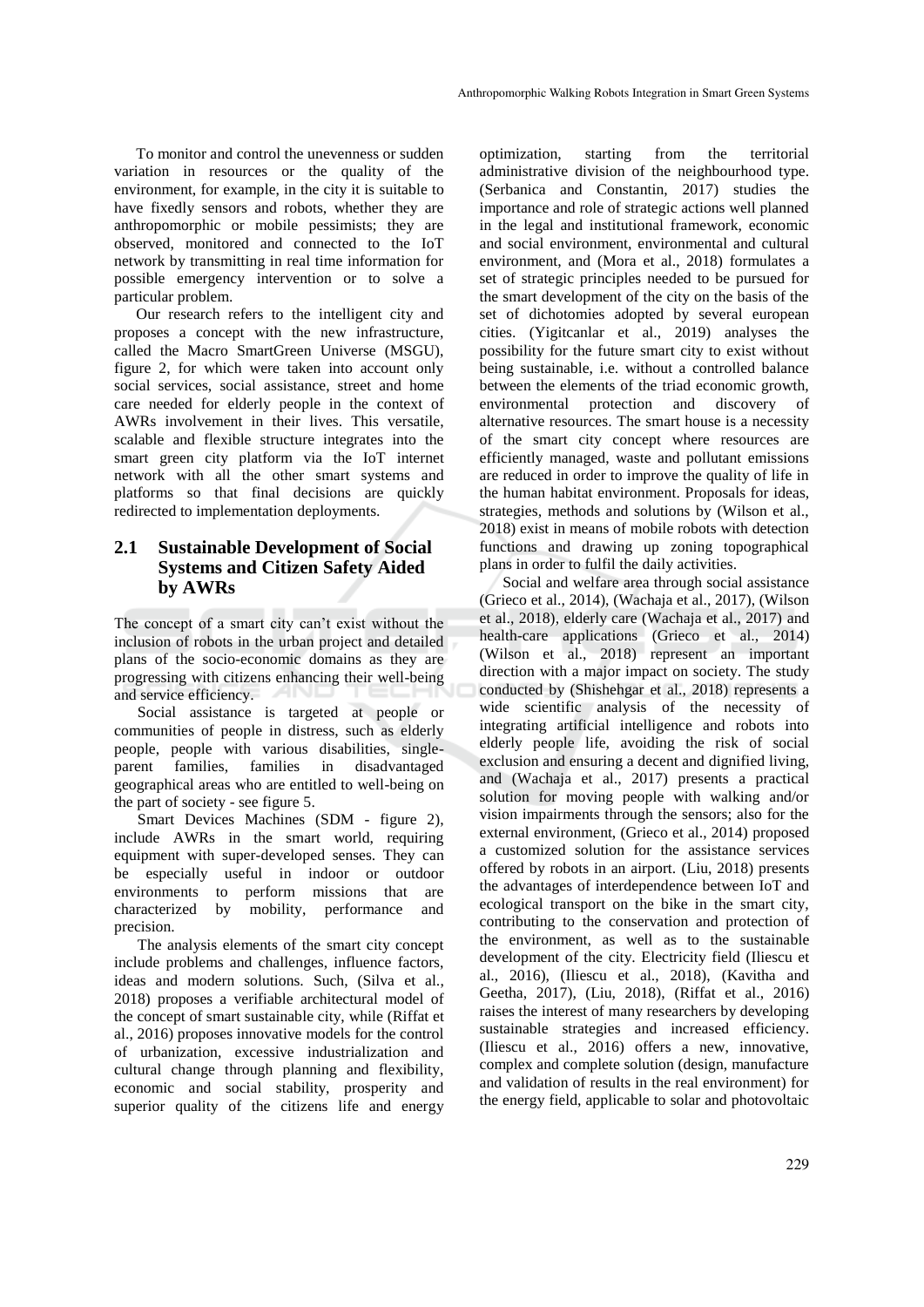cells, with precise reference to the obtaining of solar cells of type Perovskite by modern, intelligent advanced methods.

Article written by (Kavitha and Geetha, 2017) presents an effective managerial solution that optimizes the consumption of electricity at the level of the individual dwelling located in the smart city using the grid technology.

Waste recovery, an activity of the smart city, stands at the base of studies conducted by (Esmaeilian et al., 2018), which proposes a conceptual, sustainable and centralized systemic framework, interconnected through the IoT network, for gathering information on the life cycle of products and pursuing any resulting waste.

Study of technical elements, sensors (Esmaeilian et al., 2018), (Kavitha and Geetha, 2017), (Liu, 2018), (Rehman et al., 2018), (Wachaja et al., 2017), (Wilson et al., 2018) and robots (Grieco et al., 2014), (Rehman et al., 2018), (Wachaja et al., 2017), (Wilson et al., 2018), helps to integrate smart devices and machines into the realization of smart city. The rapid transmission of precise, punctual, permanently updated information about the environment, traffic, special events etc. is done by connecting smart objects to the IoT internet network (Esmaeilian et al., 2018), (Grieco et al., 2014), (Kavitha and Geetha, 2017), (Liu, 2018), (Wilson et al., 2018) of the smart city. The cost optimization is

an integral part of the decision-making system and cannot lack in the management of smart city development directions, being found in articles such as (Kavitha and Geetha, 2017), (Liu, 2018), (Rehman et al., 2018).

 Poisonous areas are: construction sites, cement factories and metal poles, stone quarries, car boulevards, people houses, which can be monitored by fixedly sensors and measuring stations, only that pollution spreads rapidly in areas in which there are no such sensors installed, and AWRs are extremely useful for signalling imminent danger areas. The rapid knowledge and analysis of alarming situations, those in which the maximum permissible values of particles, nanomaterials and toxic powders have been exceeded, require a rapid reaction in real time and solutions that by immediate implementation diminish and prevent disasters.

Mobility AWRs is of great help in indoor / outdoor environments for wheelchair disabled people, blind people who want to cross the street or travel on a particular route, for example, by pushing / emitting the voice command for the green colour of the traffic light and stopping the car traffic, or by analysing the parameters of the environment in the areas in which the construction works take place.

A companion robot for an elder person can call the emergency service when he observes something unnatural or can announce the family, recall



Figure 5: Sustainable development for social systems and citizen safety aided by AWRs.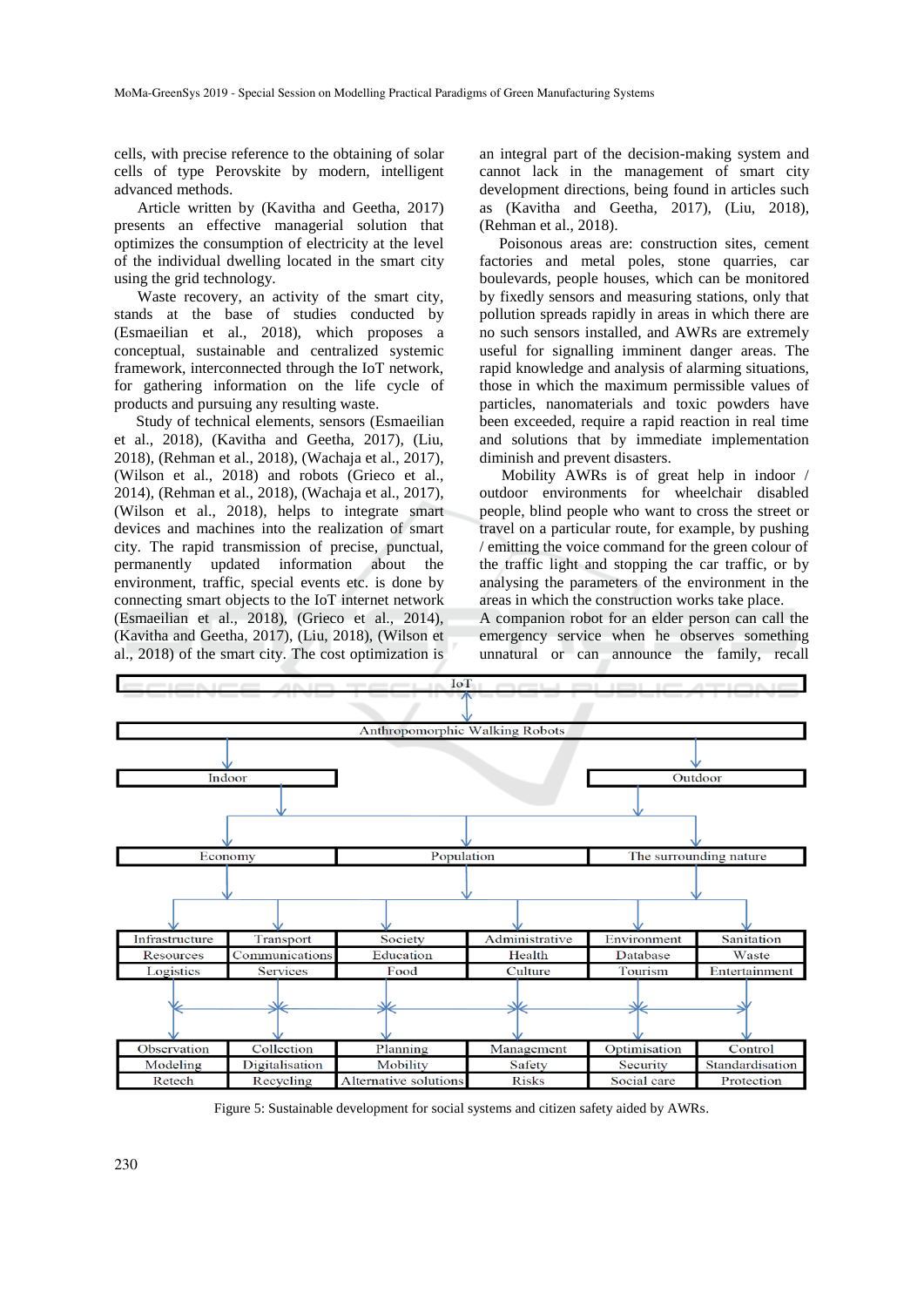various daily activities previously scheduled, announce a life-threatening event, recite lyrics, can work with the psyche of the afflicted, can render self-confidence, apply to specialized service platforms, collect and transmit data and information etc. The person who has access to the services of such a robot must feel safe and do not have to worry about intimacy.

#### **2.2 Detection, Monitoring, Control and Navigation**

AWR is structurally an open cinematic chain and includes in its architecture subsystems and components absolutely necessary that performs walking, observation / detection, monitoring, planning, communication, control and navigation functions. Moving AWR's mechanical legs does not give him as much control, stability, speed and safety as in the case of human beings' movement. Maintaining the trajectory, reducing the constraints and effects of disturbing factors, optimizing the motion parameters, represent the actions necessary to carry out the tasks.

Positioning AWR involves determining the location, but also its orientation, relative to a coordinate axis system. Along with the position, sometimes speed and acceleration, force or moment parameters are required. Navigation is the ability to set motion safely, as simple as so complex, from one place to another in relation to workspace landmarks. Controllers give the platforms versatility, flexibility and high-level interactivity to meet a growing payload, where external disturbances are an integral part of system equations.

Sensational feedback for efficient control is a major desideratum, and is due to the number, type, positioning, errors, calibration, and exploration through sensor interpolation.

An example of AWR's integration into the social assistance system is shown in figure 6. The focus is on identifying important needs for an elderly or impaired person, so that its life gets closer to the normal one and is fit for, both indoor and outdoor AWR assistance. The schema block used to identify the needs of a person is shown in figure 6. This can be used in indoor and outdoor environments.

In the smart city equation, AWRs continuously interact with the other intelligent mobile systems providing a new dimension of urban space, observing phenomena, moving to dangerous places, anticipating possible risks and indicating solutions to avoid them, so they help to restore the balance of the environment progressively and provide real benefits



Figure 6: Schema block to identify personal needs.





Figure 7: AWR integration in industry 4.0 manufacturing system (a. and b.).

#### to the citizens.

Another example of AWRs integration is that of green manufacturing systems, especially the ones based on industry 4.0 concepts (Barreto et al., 2017). When it is rather difficult and dangerous for humans to manipulate any materials, and when common grippers do not ensure correct materials handling,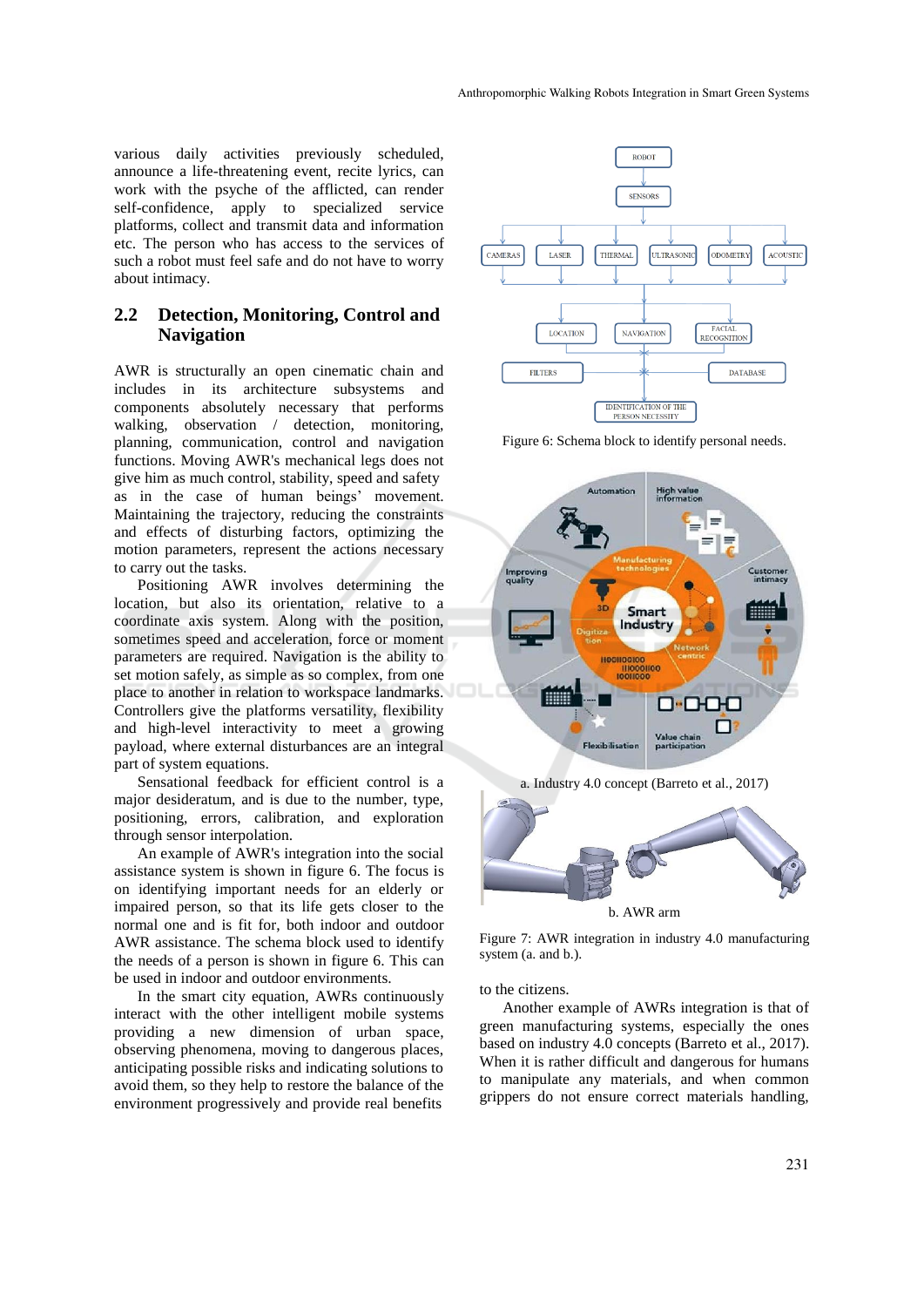special designed robotic hand (similar to human arm) could be used – see figure 7. This robotic hand is aimed to be mounted on AWR body so that, required position, precision and gripping forces to be available for the manufacture process stage.

# **3 STANDARDIZATION OF SMART URBAN PROCESSES AND ACTIONS**

Specific ISO standards (ISO, 2017) on sustainable cities and communities (ISO 37100 / ISO 37120, ISO 26000 Guidance on Social Responsibility) have already been developed for the specific needs of the smart city, Energy Efficiency (ISO 17742), Road Traffic Safety (ISO 39001), Health and Safety at Work (ISO 45001 Occupational Health and Safety), Safety of Persons (ISO 22395 Security and resilience – Community resilience), Smart community infrastructures (ISO 37152 / ISO 37157) and are in the process of formulating standards that complete the feature definition table tors.

Figure 8 comprises some of the ISO standards regulating the specifications, predominant attributes and qualities necessary for the smart city.

In addition to existing international ISO standards, the smart city urgently needs good practice guides and precise regulations to complement those available to provide a framework for sustainable socio-economic development. Only in this way can the vocabulary, the objectives, the characteristics, the structures, the control tools and the parameters of the domains involved in this ample process, as well as their interconnection, and the cities between them can be defined. Experts, scientists and researchers have the responsibility to make sustained efforts to provide strategies and methods for raising the community to a smart city rank.



Figure 8: ISO standards for smarter cities (ISO, 2017).

Much of the necessary and sufficient actions to provide the status of a smart city to an urban settlement include: increasing the degree of political and economic stability, a favourable climate for the business environment, optimizing the degree of territorial occupancy, increasing the citizens' health, increasing the level of social assistance and welfare (water, electricity etc.), ensuring intelligent transport in safety, poverty alleviation, sanitation, food security, collection, analysis and processing data, communications and connectivity, cyber security, environmental protection.

#### **4 CONCLUSIONS**

The primordial smart city equation is social, economic and environmental and requires permanent energy-controlled transformations. In order to exert force and provide a suitable environment for people in need of support, the phenomenon of the smart city comprises an extensive paradigm plan, which contains innovative, plurivalent concepts, part of the concept proposed by us in this article – Macro SmartGreen Universe and from which there are also AWRs. Social community and citizen safety can have real benefits by including AWRs in smart city life.

Despite the statements of some scientists, we are convinced that AWRs will always be with their creators, rewarding their efforts.

This article discusses the life of the smart city and the compulsory integration in an accelerated pace of AWRs for social assistance services and citizenship safety. Systems modelling, increased mobility, as well as their implementation in the paradigm plan of the smart city, will emanate strength and ensure a suitable environment for people in need of support.

In the future, we intend to simulate AWRs navigation and stability control in order to support blind people both in the urban environment and in the living space.

#### **REFERENCES**

- Barreto, L., Amaral, A. and Pereira, T., 2017. Industry 4.0 implications in logistics: an overview. [online] Available at: https:/ /www.sciencedirect.com/science/article/pii/S23519789 17306807 [Accessed 16 Jan. 2019].
- Esmaeilian, B., Wang, B., Lewis, K., Duarte, F., Ratti, C. and Behdad, S.,2018. *The future of waste management*